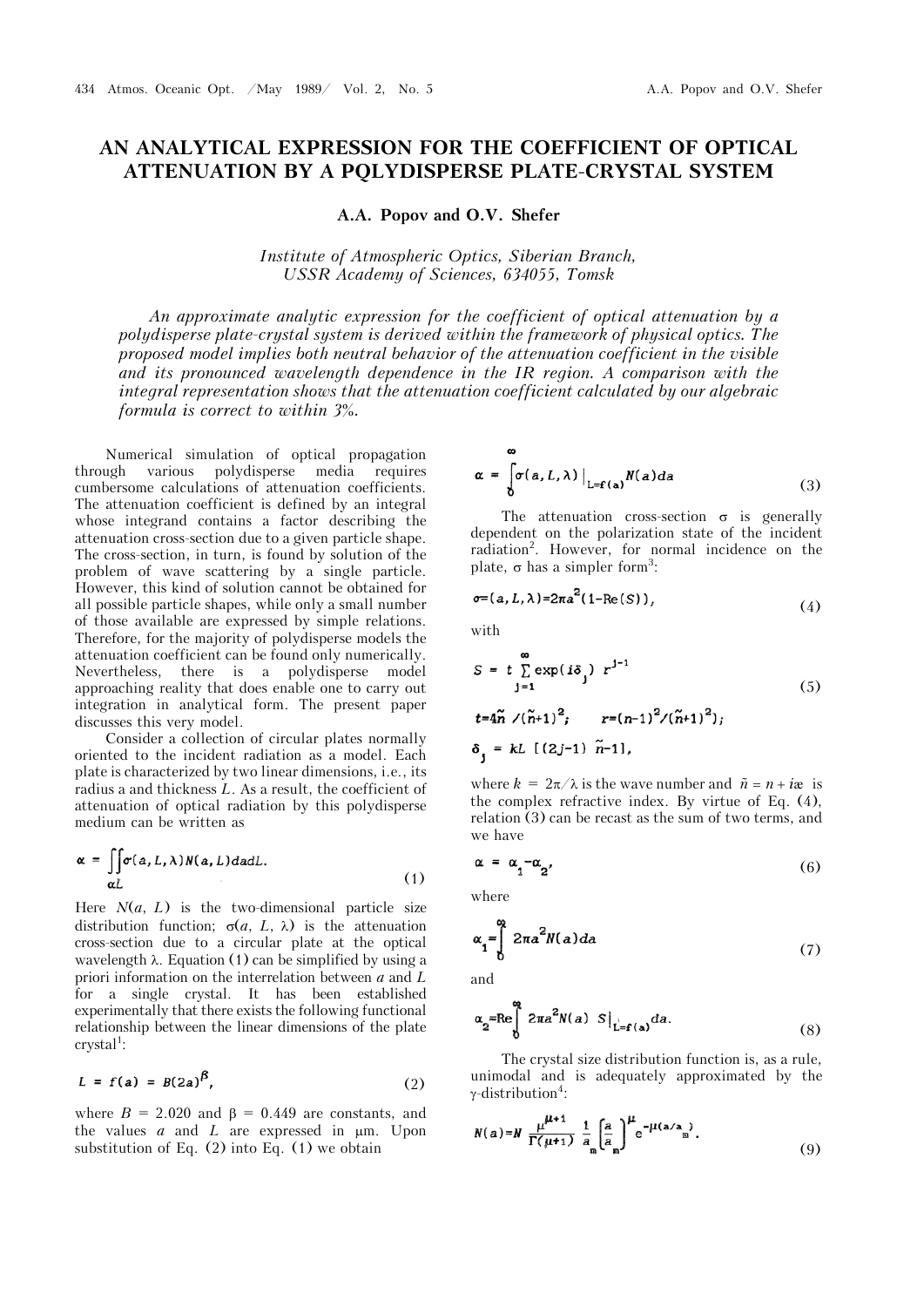Here *N* is the particle concentration per unit volume, and  $a_m$  and  $\mu$  are preset distribution parameters.

Using Eq.  $(9)$ , integral  $(7)$  becomes

$$
\alpha_1 = 2\pi N \frac{\mu + 2}{\mu} \frac{\mu + 1}{\mu} a_m^2 \equiv D \tag{10}
$$

For  $\alpha_2$  to be expressed analytically it is first recast in the form

$$
\alpha_2 = \text{Re}\int_0^2 S 2\pi \{a^2 N(a)\}_{a = F(L)} F'(L) dL. \tag{11}
$$

Here  $a = F(L) = 0.5; (L/B)^{1/\beta}$  is the inverse function of  $L = f(a);$   $F'(L) = dF / dL = \frac{1}{2} \beta B$ 

 $(L \, / \, B)^{\cup \beta - 1}$ , and *S* depends solely on the plate thickness *L*. We introduce the notation  $2\pi \{a^2 N(a)\}_{a=F(L)}$   $F'(L) = \tilde{N}(L)$ . Then,

$$
\alpha_2 = \text{Re}\int_0^2 S \widetilde{N}(L) dL. \tag{12}
$$

The function  $\tilde{N}(L)$  differs from the  $\gamma$ -distribution, even though it also has one maximum. To carry out the Integration in Eq. (10) in analytic form,  $\tilde{N}(L)$  is replaced by the function  $N(L)$ . This new function  $N(L)$ should be the best approximation of  $\tilde{N}(L)$  over the entire integration interval. In other words, the value

$$
\rho = \frac{\sum_{1=1}^{n} (\tilde{N}(L_1) - N(L_1))^2}{n}
$$
\n(13)

should be minimal. In addition, the following normalization condition for *N*(*L*) must be satisfied:

$$
\int_{0}^{\infty} \widetilde{N}(L) dL = \int_{0}^{\infty} \widetilde{N}(L) dL = \int_{0}^{\infty} 2\pi a^{2} N(a) da \equiv D.
$$
 (14)

Finally, the form of *N*(*L*) should permit the analytic integration of Eq.  $(12)$ . Function  $N(L)$  is sought in the form:

$$
N(L)=D \frac{1}{\Gamma(x_1+1)} \frac{1}{x_2} \left(\frac{L}{x_2}\right)^{x_1} \exp\left(-\frac{L}{x_2}\right),\tag{15}
$$

where  $x_1$  and  $x_2$  are constants determined by minimization of  $\rho$ . Note that  $x_1$  is a dimensionless quantity, and  $x_2$  is in microns.

Integration of Eq. (12), using Eq. (4), gives

$$
\alpha_2^{\approx D \cdot Re(t \cdot P)},\tag{16}
$$

where

$$
P = \sum_{j=1}^{\infty} \frac{r^{j-1}}{(1+(2j-1)\kappa \cdot k x_2 - i[(2j-1)n-1]k \cdot x_2)^{x_1+1}}.
$$
 (17)

Substituting Eqs. (16) and (10) into Eq. (6), we finally obtain for the attenuation coefficient

$$
a \approx D(1-\text{Re}(t_{x}P)). \tag{18}
$$

The parameters  $x_1$  and  $x_2$  determined by minimization of  $\rho$  by the pattern search method<sup>5</sup> are listed in Table 1. These values are in one-to-one correspondence with the assigned parameters  $\mu$  and  $a_m$ . Substitution of different pairs of values of  $x_1$  and  $x_2$ from Table 1 into Eq. (17) with subsequent analysis readily shows that all the terms for  $P$  in Eq. (17) vanish in the visible part of the optical region. Therefore, in this frequency interval the attenuation coefficient  $\alpha = D$  exhibits neutral behavior with respect to  $\lambda$ . It follows from Eq. (17) that with the wavelength increase the value of *P* grows ever so slightly, remaining fairly small. However, it cannot be regarded as approaching zero at IR frequencies and is there determined by the first term only, the other terms being negligible. This means that in this frequency interval reflections within a crystal can be ignored. As a result, the attenuation coefficient in the IR range is related to the parameters of the proposed polydisperse model through the following simple expression

## *TABLE 1.*

*Constants x*1 *(upper row) and x*2 *(lower row) determined from Eq. (15) by minimization of expression (13) by the pattern search method for*  $\tilde{n} = 1.31 + i \times 10^{-4}$ .

|          | $\mu$ |                                     |           |           |             |       |
|----------|-------|-------------------------------------|-----------|-----------|-------------|-------|
| а,<br>μm | 1     | 2                                   | 3         | 4         | 5           | 6     |
| 100      | 17.17 | 22.12 27.08 32.04                   |           |           | 37.02       | 41.98 |
|          | 2.20  | 1.41                                | 1.05      | 0.84      | 0.70        | 0.60  |
| 200      |       | 17.17 22.12 27.08 32.05             |           |           | 37.02       | 41.99 |
|          | 3.01  | 1.92                                | 1.43      | 1.15      | 0.96        | 0.82  |
| 300      | 17.17 | 22.13 27.08                         |           |           | 32.05 37.02 | 41.99 |
|          | 3.61  | 2.30                                | 1.72      | 1.38      | 1.15        | 0.99  |
| 400      | 17.17 | 22.13 27.08 32.05 37.02             |           |           |             | 41.99 |
|          | 4.10  | 2.62 1.95                           |           | 1.57 1.31 |             | 1.13  |
| 500      | 17.17 | 22.13 27.08 32.05 37.02             |           |           |             | 41.99 |
|          | 4.54  | 2.89<br>$\sim$                      | 2.16      | 1.73 1.45 |             | 1.25  |
| 600      |       | 17.17 22.13 27.08 32.05 37.02       |           |           |             | 41.98 |
|          | 4.92  | 3.14                                | 2.35 1.88 |           | 1.57        | 1.35  |
| 700      |       | 17.17 22.13 27.08 32.05 37.02 41.98 |           |           |             |       |
|          | 5.28  | 3.37                                | 2.51      | 2.01 1.68 |             | 1.44  |
|          |       |                                     |           |           |             |       |

$$
\alpha \approx D\left\{1-\text{Re}\left[\frac{t}{(1+\kappa\cdot kx_2 - i(n-1)kx_2)^{x_1+1}}\right]\right\} = \tilde{\alpha}.
$$
 (19)